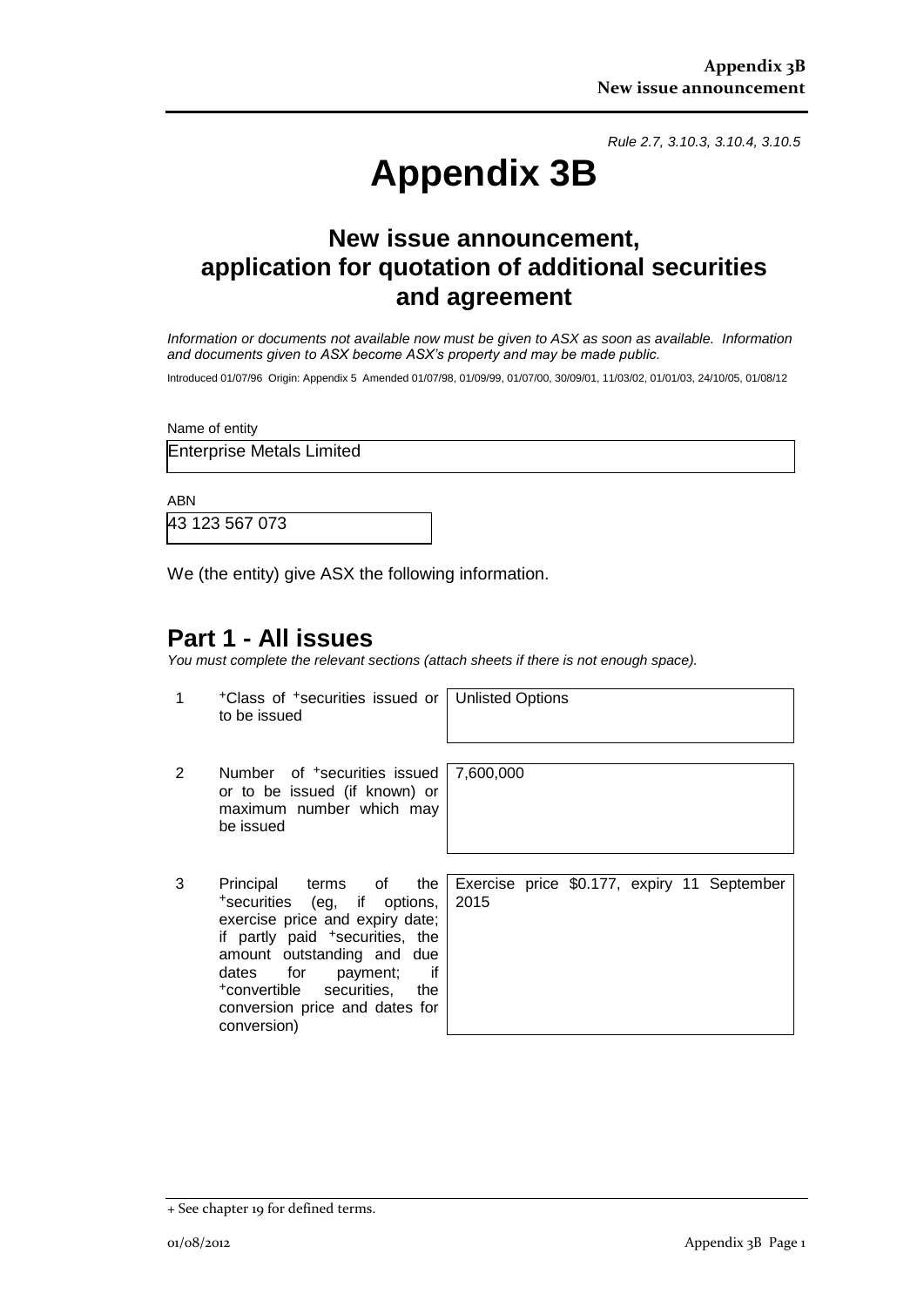| 4  | Do the <sup>+</sup> securities rank equally<br>in all respects from the date of<br>allotment with an existing +class<br>of quoted +securities?                                                                                                                                                                                                                                                               | No                                                                                        |
|----|--------------------------------------------------------------------------------------------------------------------------------------------------------------------------------------------------------------------------------------------------------------------------------------------------------------------------------------------------------------------------------------------------------------|-------------------------------------------------------------------------------------------|
|    | If the additional securities do<br>not rank equally, please state:<br>the date from which they do<br>the extent to which they<br>for<br>participate<br>the<br>next<br>dividend, (in the case of a<br>trust, distribution) or interest<br>payment<br>the extent to which they do<br>٠<br>not rank equally, other than<br>relation to the<br>in<br>next<br>dividend,<br>distribution<br>or<br>interest payment |                                                                                           |
| 5  | Issue price or consideration                                                                                                                                                                                                                                                                                                                                                                                 | Nil                                                                                       |
| 6  | Purpose of the issue<br>(If issued as consideration for<br>the acquisition of assets, clearly<br>identify those assets)                                                                                                                                                                                                                                                                                      | Issue of options as approved by Shareholders at<br>a General Meeting held 29 August 2012. |
| 6a | Is the entity an <sup>+</sup> eligible entity<br>has<br>obtained<br>security<br>that<br>approval<br>rule<br>holder<br>under<br>7.1A?<br>If Yes, complete sections 6b -                                                                                                                                                                                                                                       | No                                                                                        |
|    | 6h in relation to the +securities<br>the subject of this Appendix 3B,<br>and comply with section 6i                                                                                                                                                                                                                                                                                                          |                                                                                           |
| 6b | The date the security holder<br>resolution under rule 7.1A was<br>passed                                                                                                                                                                                                                                                                                                                                     | N/A                                                                                       |
| 6c | Number of <sup>+</sup> securities issued<br>without security holder approval<br>under rule 7.1                                                                                                                                                                                                                                                                                                               | N/A                                                                                       |
| 6d | Number of <sup>+</sup> securities issued<br>with security holder approval<br>under rule 7.1A                                                                                                                                                                                                                                                                                                                 | N/A                                                                                       |

<sup>+</sup> See chapter 19 for defined terms.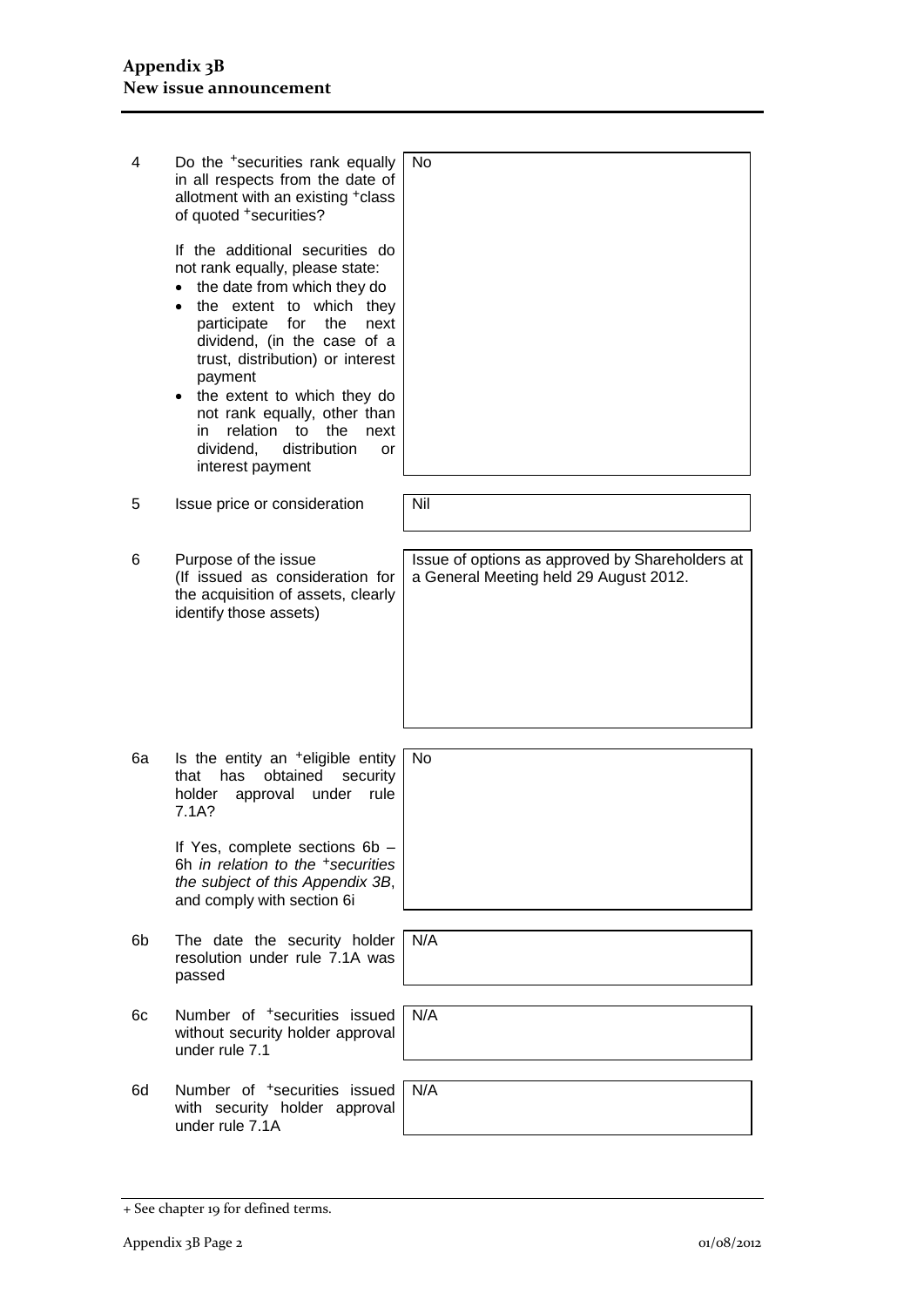| 6e | Number of <sup>+</sup> securities issued<br>with security holder approval<br>under rule 7.3, or another<br>specific security holder approval<br>(specify date of meeting)                                                   | N/A               |                                            |
|----|-----------------------------------------------------------------------------------------------------------------------------------------------------------------------------------------------------------------------------|-------------------|--------------------------------------------|
|    |                                                                                                                                                                                                                             |                   |                                            |
| 6f | Number of securities issued<br>under an exception in rule 7.2                                                                                                                                                               | N/A               |                                            |
| 6g | If securities issued under rule<br>7.1A, was issue price at least<br>75% of 15 day VWAP as<br>calculated under rule 7.1A.3?<br>Include the issue date and both<br>Include the source of<br>values.<br>the VWAP calculation. | N/A               |                                            |
|    |                                                                                                                                                                                                                             |                   |                                            |
| 6h | If securities were issued under<br>rule<br>7.1A<br>for<br>non-cash<br>consideration,<br>state date on<br>which valuation of consideration<br>was released to ASX Market<br>Announcements                                    | N/A               |                                            |
|    |                                                                                                                                                                                                                             |                   |                                            |
| 6i | Calculate the entity's remaining<br>issue capacity under rule 7.1<br>and rule $7.1A -$ complete<br>Annexure 1 and release to ASX<br><b>Market Announcements</b>                                                             | N/A               |                                            |
|    |                                                                                                                                                                                                                             |                   |                                            |
| 7  | Dates of entering +securities<br>into uncertificated holdings or<br>despatch of certificates                                                                                                                                | 11 September 2012 |                                            |
|    |                                                                                                                                                                                                                             |                   |                                            |
|    |                                                                                                                                                                                                                             | Number            | <sup>+</sup> Class                         |
| 8  | Number<br>and<br><sup>+</sup> class<br>οf<br>all<br>*securities<br>quoted<br>ASX<br>on<br>(including the<br>securities<br>in.<br>section 2 if applicable)                                                                   | 213,220,776       | Fully<br>Paid<br>Ordinary<br><b>Shares</b> |
|    |                                                                                                                                                                                                                             |                   |                                            |

<sup>+</sup> See chapter 19 for defined terms.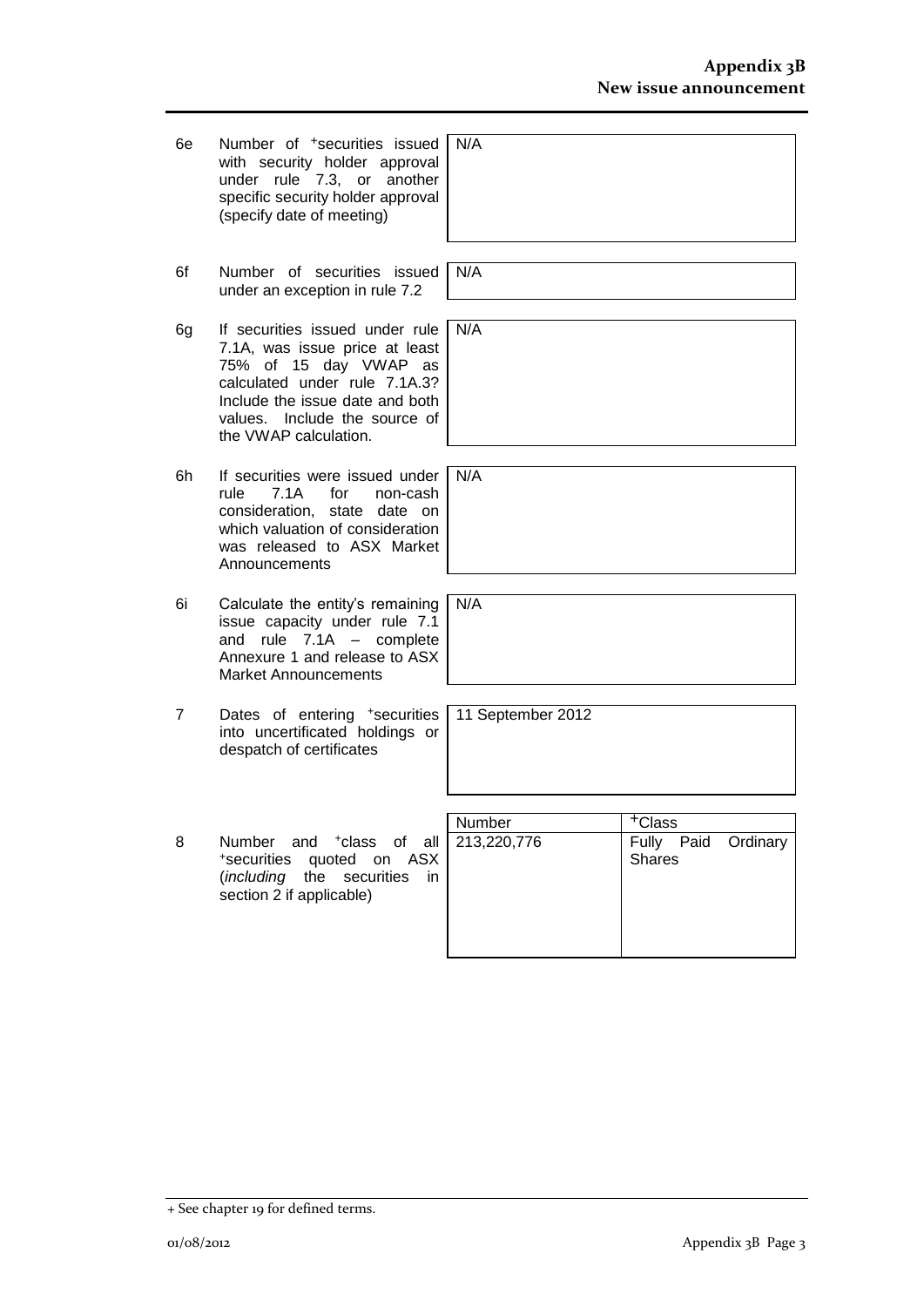|   |                                                                                                                                       | Number     | <sup>+</sup> Class                                                                                                         |
|---|---------------------------------------------------------------------------------------------------------------------------------------|------------|----------------------------------------------------------------------------------------------------------------------------|
| 9 | Number and <sup>+</sup> class of all<br>*securities not quoted on ASX<br>(including the securities<br>in.<br>section 2 if applicable) | 3,000,000  | 25 cent Options to<br>acquire one (1) share<br>Company<br>in<br>the<br>exercisable<br><b>on</b><br>or<br>before 22/11/2012 |
|   |                                                                                                                                       | 2,500,000  | 50 cent Options to<br>acquire one (1) share<br>the<br>Company<br>in<br>exercisable<br>on<br>or<br>before 30/06/2013        |
|   |                                                                                                                                       | 3,225,806  | 25 cent Options to<br>acquire one (1) share<br>Company<br>in l<br>the<br>exercisable<br>on<br>or<br>before 01/06/2013      |
|   |                                                                                                                                       | 10,000,000 | 25 cent Options to<br>acquire one (1) share<br>in<br>the<br>Company<br>exercisable<br>on<br><b>or</b><br>before 12/07/2013 |
|   |                                                                                                                                       | 25,000,000 | 25 cent Options to<br>acquire one (1) share<br>the<br>in<br>Company<br>exercisable<br>on<br>or<br>before 12/07/2014        |
|   |                                                                                                                                       | 11,000,000 | 25 cent Options to<br>acquire (1) share in<br>the<br>Company<br>exercisable<br><b>on</b><br>or<br>before 12/07/2014        |
|   |                                                                                                                                       | 7,600,000  | 17.7 cent options to<br>acquire (1) share in<br>the<br>Company<br>exercisable<br><b>on</b><br>or<br>before 11/09/2015      |

- 10 Dividend policy (in the case of a trust, distribution policy) on the increased capital (interests)
- N/A

# **Part 2 – DELETED – NOT APPLICABLE**

<sup>+</sup> See chapter 19 for defined terms.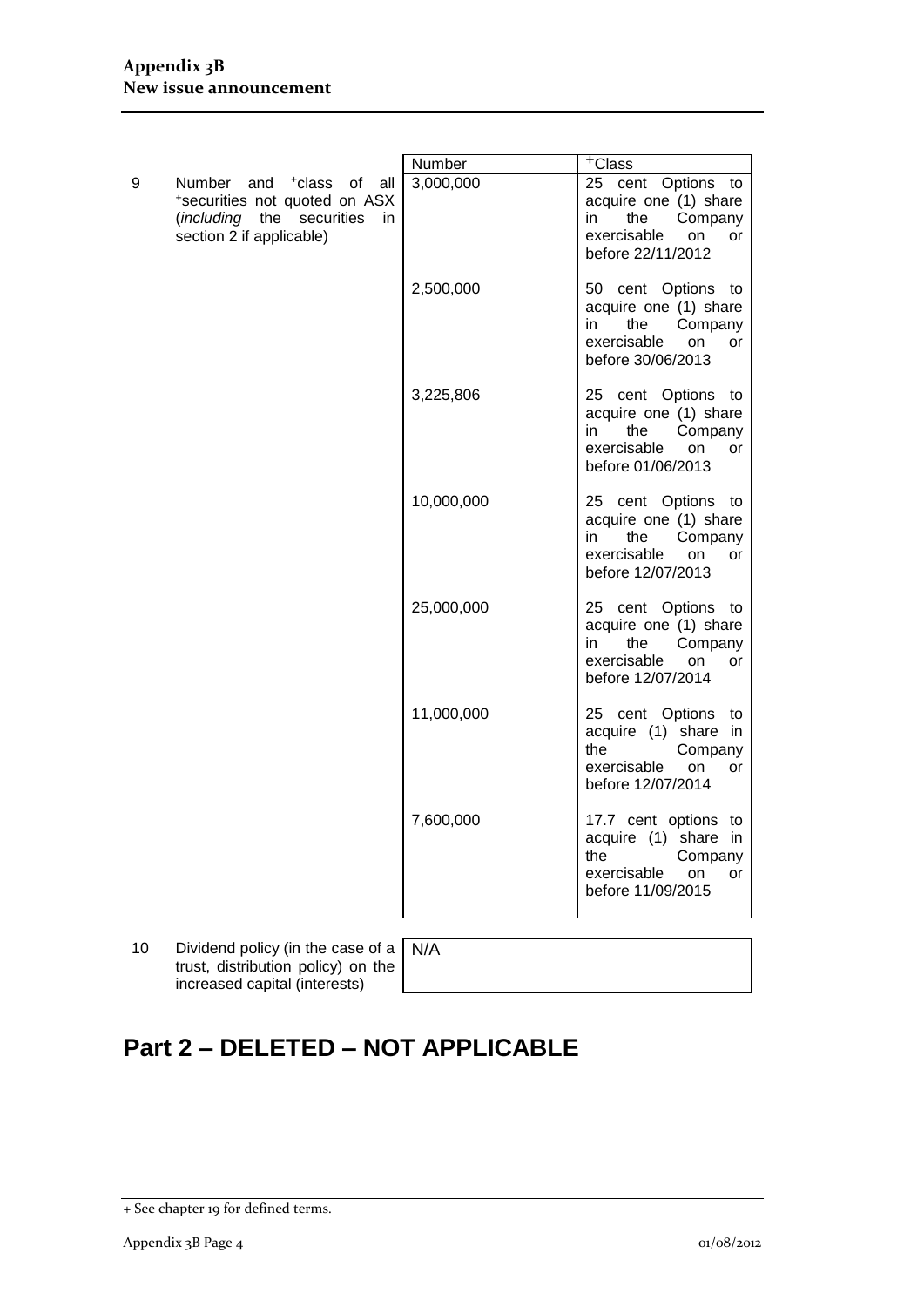## **Part 3 - Quotation of securities**

*You need only complete this section if you are applying for quotation of securities*

34 Type of securities (*tick one*) (a)  $\Box$  Securities described in Part 1 (b) All other securities Example: restricted securities at the end of the escrowed period, partly paid securities that become fully paid, employee incentive share securities when restriction ends, securities issued on expiry or conversion of convertible securities

### **Entities that have ticked box 34(a)**

### **Additional securities forming a new class of securities**

#### *Tick to indicate you are providing the information or documents*

| 35 | If the *securities are *equity securities, the names of the 20 largest holders of<br>the additional *securities, and the number and percentage of additional<br>*securities held by those holders                                                     |
|----|-------------------------------------------------------------------------------------------------------------------------------------------------------------------------------------------------------------------------------------------------------|
| 36 | If the *securities are *equity securities, a distribution schedule of the additional<br>*securities setting out the number of holders in the categories<br>$1 - 1.000$<br>$1,001 - 5,000$<br>$5,001 - 10,000$<br>10,001 - 100,000<br>100,001 and over |
| 37 | A copy of any trust deed for the additional +securities                                                                                                                                                                                               |

<sup>+</sup> See chapter 19 for defined terms.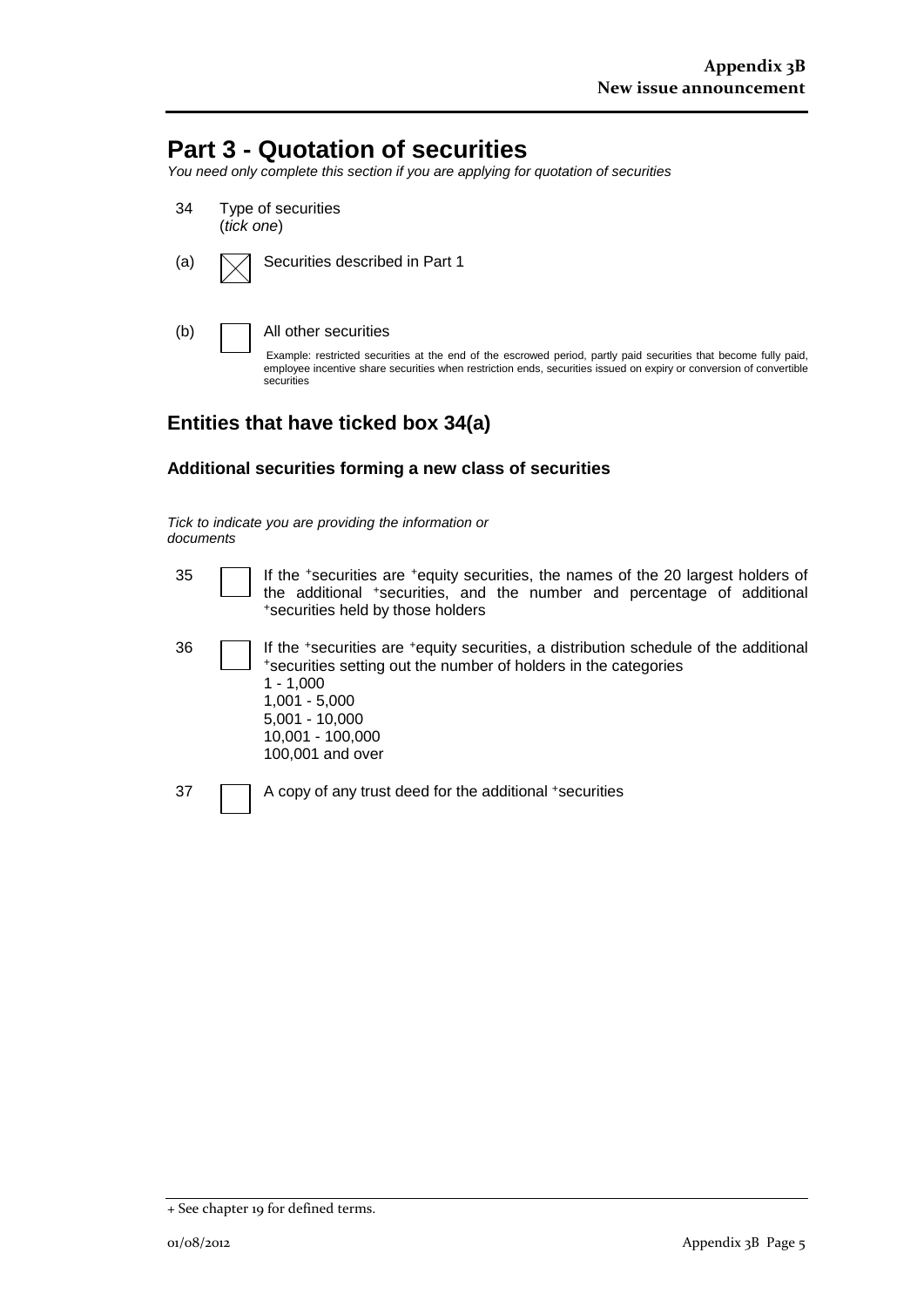#### **Quotation agreement**

- 1 +Quotation of our additional +securities is in ASX's absolute discretion. ASX may quote the +securities on any conditions it decides.
- 2 We warrant the following to ASX.
	- The issue of the <sup>+</sup>securities to be quoted complies with the law and is not for an illegal purpose.
	- There is no reason why those <sup>+</sup>securities should not be granted <sup>+</sup>quotation.
	- An offer of the <sup>+</sup>securities for sale within 12 months after their issue will not require disclosure under section 707(3) or section 1012C(6) of the Corporations Act.

Note: An entity may need to obtain appropriate warranties from subscribers for the securities in order to be able to give this warranty

- Section 724 or section 1016E of the Corporations Act does not apply to any applications received by us in relation to any <sup>+</sup>securities to be quoted and that no-one has any right to return any <sup>+</sup>securities to be quoted under sections 737, 738 or 1016F of the Corporations Act at the time that we request that the <sup>+</sup>securities be quoted.
- If we are a trust, we warrant that no person has the right to return the +securities to be quoted under section 1019B of the Corporations Act at the time that we request that the <sup>+</sup>securities be quoted.
- 3 We will indemnify ASX to the fullest extent permitted by law in respect of any claim, action or expense arising from or connected with any breach of the warranties in this agreement.
- 4 We give ASX the information and documents required by this form. If any information or document not available now, will give it to ASX before <sup>+</sup>quotation of the +securities begins. We acknowledge that ASX is relying on the information and documents. We warrant that they are (will be) true and complete.

Sign here:  $V \sim N$   $\sim$   $W$   $\sim$  Date: 14 September 2012 Company secretary

Print name: Dennis Wilkins

 $== == == == ==$ 

<sup>+</sup> See chapter 19 for defined terms.